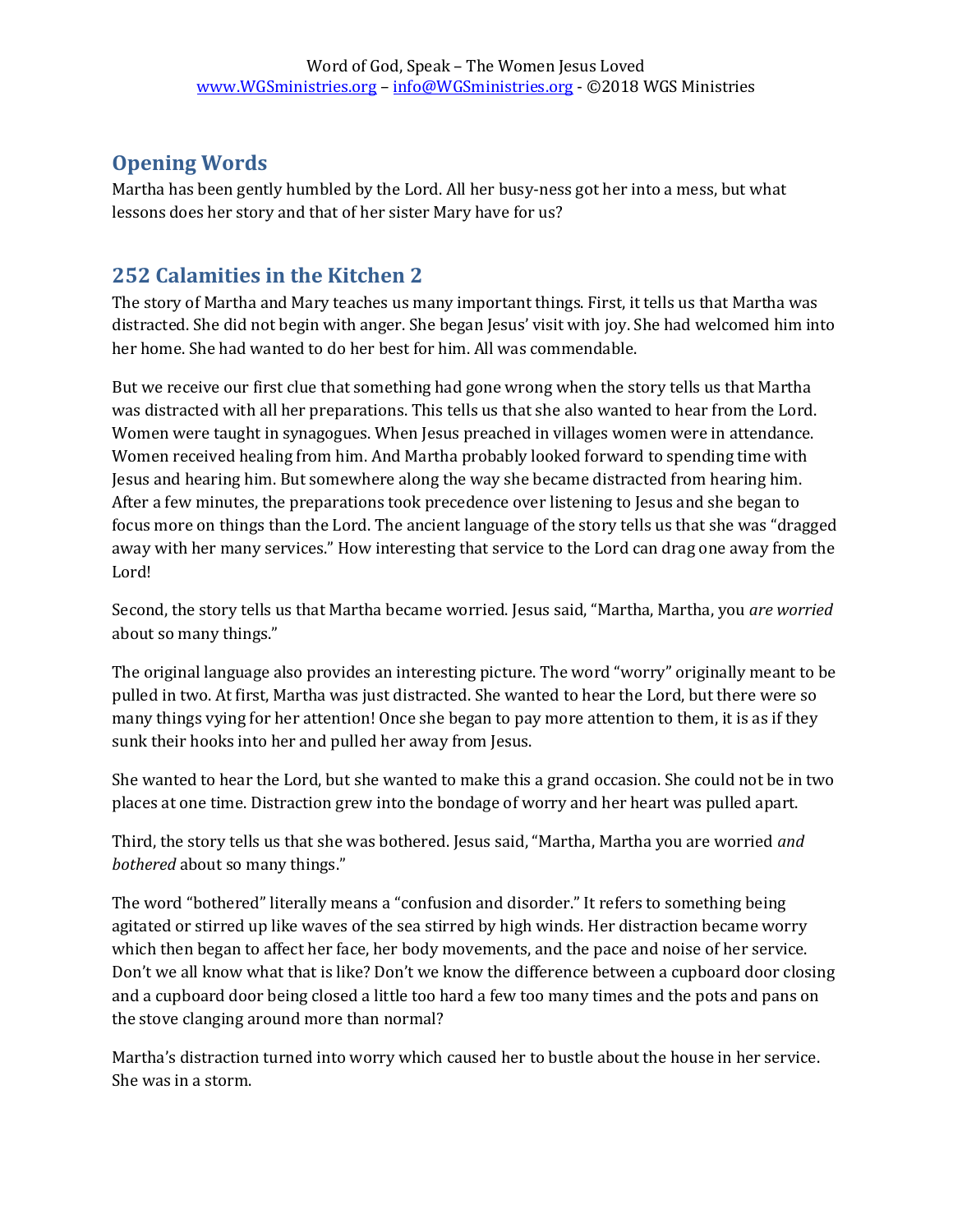## Word of God, Speak – The Women Jesus Loved [www.WGSministries.org](http://www.wgsministries.org/) – [info@WGSministries.org](mailto:info@WGSministries.org) - ©2018 WGS Ministries

Fourth, Martha questioned the Lord's love. Martha went to Jesus and asked, "Lord, do you not care that my sister has left me to do all the serving alone?" I love the first words of her question, "Lord, do you not care?" I have found one other story in the Gospels where this exact phrase was used. When Jesus was in a boat with his disciples, a great storm came upon them while Jesus was resting. The disciples were bailing water from the boat as Jesus slept on. Finally, some of his disciples came to him at the height of the storm and said, "Jesus, do you not care that we are perishing?"

Martha used the same words. It's almost as if she is blaming God for her problems. I wonder, if, after she could not get Mary to respond to her efforts to get her attention, she began to look at Jesus with a "don't you care about what is happening! Don't you see what is going on!" type of face?

And I wonder, how many times we have said those things to the Lord or we have felt that way. Believing that no one cares or that God doesn't care that we are perishing.

There is one more step that Martha took in her downward spiral from joy to distress. She became demanding. After Martha asked Jesus if he cared, he probably replied, "Yes, I do care" to which Martha replied, "Then, tell her to help me." Martha thought she had the solution to her problem. Her solution was to drag Mary away from the peace of the presence of Jesus into her disordered world of chaos and stress.

Martha's solution is an example of how people can get trapped into thinking that their problems are because of others. Martha thought her problems were because of her sister. But Martha's problems were because of Martha.

The Lord did care for Martha. He knew what was happening. He saw everything. And though he surely did not want the entire burden to fall on her, there was something far more important than Mary helping her … something far more important that needed to happen than having a fabulous meal.

Jesus said, "only a few things are necessary, really only one and Mary has chosen the good that will not be taken away from her." What did Martha need? – to learn to choose what was best.

This story is not teaching us to pursue a life of quiet contemplation instead of a life of deeds. This story is not teaching that a life of quiet devotion is better than a life of activity. The issue is choosing what is best in each situation and what is best for life. The issue is choosing that which will last forever.

In this story, the best was to sit at the feet of Jesus. There was no need for an elaborate meal with all kinds of preparations. Martha did right in welcoming him. Maybe a meal was in order. But these good things became wrong. She lost sight of the priority in her life and in her home … and that priority was listening to Jesus.

This is a picture of us who do good things, who do things we should do but who lose focus in our work and miss the important part of life, loving God with all our heart. How interesting that Martha's slide began with being distracted, losing sight of what was most important.